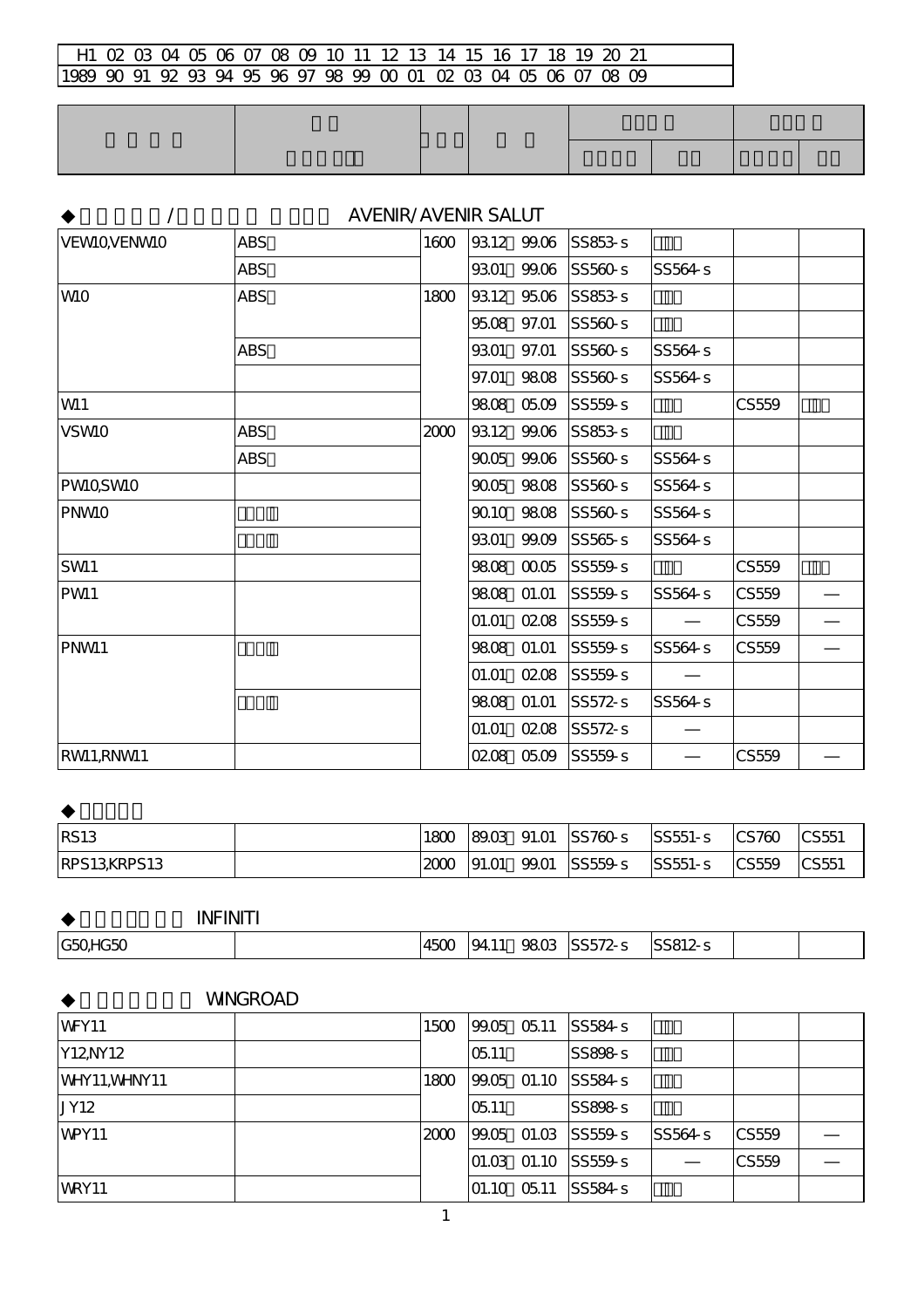|  |  |  | <b>X-TRAIR</b> |  |
|--|--|--|----------------|--|
|--|--|--|----------------|--|

| $T30$ NT<br>30PNT30 | ----<br>$\Delta U$ | <u>10010</u> | 07.0E | <b>SS859</b> | $\sim$<br>. .<br>കാറ്റ |  |
|---------------------|--------------------|--------------|-------|--------------|------------------------|--|
|                     |                    |              |       |              |                        |  |

**ELGRAND** ME51,MNE51 2500 04.12~ SS899-s SS891-s  $\begin{array}{r|c|c|c|c|c|c|c|c} \text{ATE50} & & \text{ATE50} & \text{ATE50} \end{array} \begin{array}{r|c|c|c|c} \text{ATE50} & & \text{ATE50} & \text{ATE50} & \text{ATE50} & \text{ATE50} & \text{ATE50} & \text{ATE50} & \text{ATE50} & \text{ATE50} & \text{ATE50} & \text{ATE50} & \text{ATE50} & \text{ATE50} & \text{ATE50} & \text{ATE50} & \text{ATE50} & \text{ATE$  $\overline{\text{OMMIEO}}$ 

| AVE5UAVWE5U |      |      | 3400 PH.05 99.08 SS859-S   |           |  |
|-------------|------|------|----------------------------|-----------|--|
| ALE50ALWE50 |      |      | 3300 197.05 00.08 ISS859-s |           |  |
| APE50APWE50 | 3500 |      | $ 0008 \t0205 \t $ SS859-s |           |  |
| E51.EN51    |      | 0205 | $SS899 - S$                | $SS891-S$ |  |

**OTTI**  $H91W$   $660$   $\sigma$   $650$   $\sigma$   $610$  SS875-s

### CARAVAN HOMY

| KHE24,KHGE24                                             | 2000 |       | 8609 95.08  | SS536-s           |  |  |
|----------------------------------------------------------|------|-------|-------------|-------------------|--|--|
| VTE24VTGE24,CTGE24<br>DTGE24,FTGE24                      |      |       |             | 9210 9906 SS536-S |  |  |
| VPE24,CPGE24,VPGE24                                      |      |       | 99.06 01.04 | SS859s            |  |  |
| DRGE <sub>24</sub>                                       | 2400 |       | 9210 97.05  | SS536s            |  |  |
| CQGE24                                                   |      |       | 99.06 01.04 | SS859s            |  |  |
| ARGE24,ARME24<br>ARE24,ARMGE24<br>KRE24,KRGE24<br>KRME24 | 27CO |       | 87.10 99.06 | SS536s            |  |  |
| VRE24, VRGE24<br>CRGE24VRMGE24                           |      |       | 9210 97.05  | SS536s            |  |  |
| AEGE24KEE24FEGE24                                        | 3000 |       | 88.10 01.04 | SS536-s           |  |  |
| VWE24, VWGE24, CWGE24<br>VWVG24,CWVGE24                  | 3200 | 9608  | 99.06       | SS536-s           |  |  |
|                                                          |      |       | 99.06 01.04 | SS589s            |  |  |
| DWGE <sub>24</sub>                                       |      | 97.05 | 01.04       | SS536-s           |  |  |

#### ◆キューブ/キューブ キュービック CUBE/CUBE CUBIC

| <b>Z10</b>        | 1300 |  | $ 9802 \t 99.11  $ SS582-s       |  |  |
|-------------------|------|--|----------------------------------|--|--|
| IAZ <sub>10</sub> |      |  | $ 99.11 \t0009 $ SS582-s         |  |  |
|                   |      |  | $[0009 \t0210 \t S584-s]$        |  |  |
| ANZ <sub>10</sub> |      |  | $ 99.11 \t\t 0210 \t\t  SS584-s$ |  |  |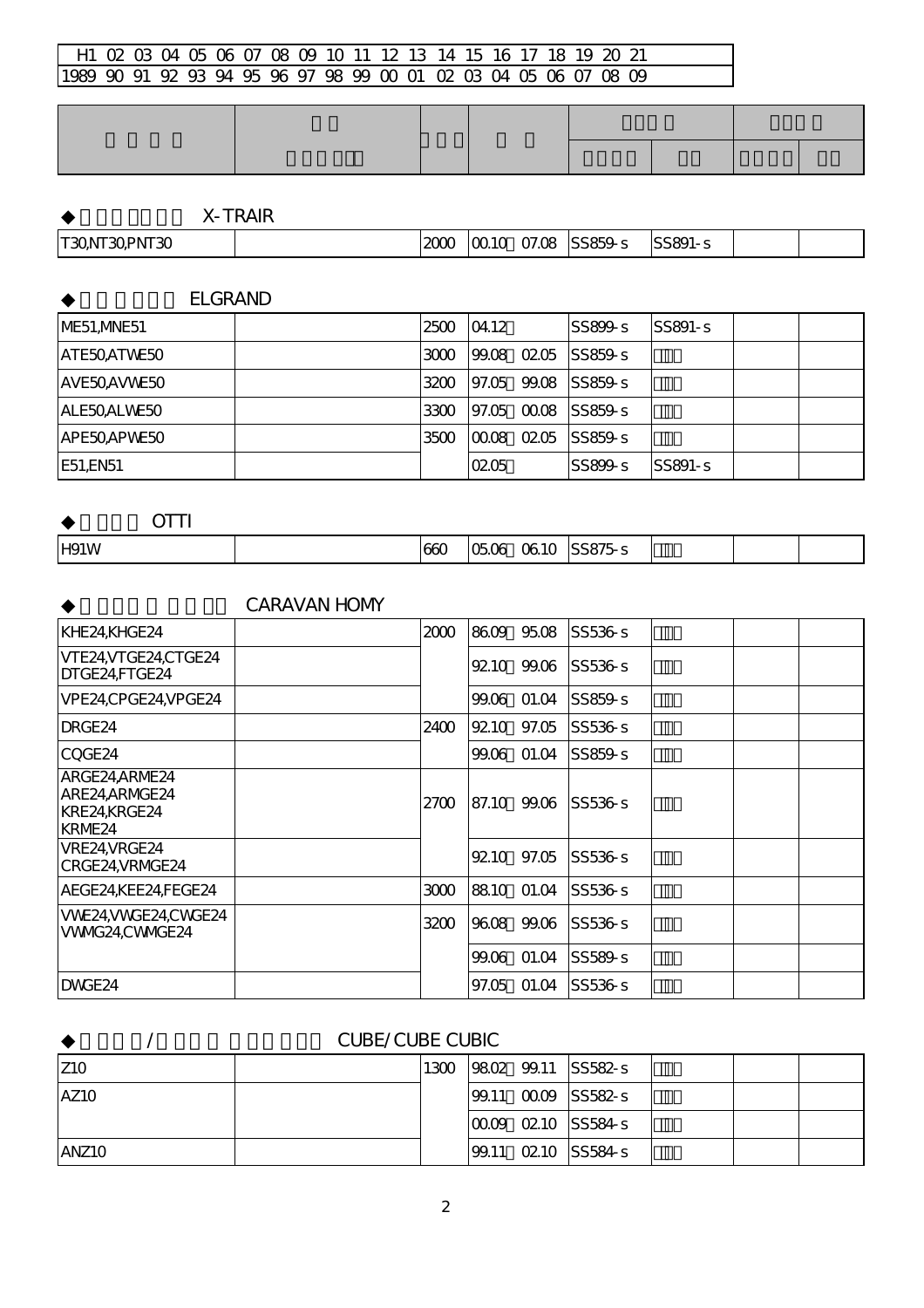| <b>CUBE/CUBE CUBIC</b> |      |             |        |  |  |  |  |  |
|------------------------|------|-------------|--------|--|--|--|--|--|
| <b>BZ11, BNZ11</b>     | 1400 | $\Omega$ 10 | SS898s |  |  |  |  |  |
| <b>BGZ11</b>           |      | 0309        | SS898s |  |  |  |  |  |
| YZ11, YGZ11, YGNZ11    | 1500 | 0505        | SS898s |  |  |  |  |  |

### **CLIPPER RIO**

| $\sim$ $\sim$ $\sim$<br>.<br>$U7^{\prime}$<br>$\sim$<br>660<br>2W<br>W<br>. וחרי<br>,,,,,, |  |
|--------------------------------------------------------------------------------------------|--|
|--------------------------------------------------------------------------------------------|--|

#### **CREW**

| HK30  | 2000 | 94.O1 | 0208 | SS536s  |  |  |
|-------|------|-------|------|---------|--|--|
| ISK30 | 2800 | 9307  | 0208 | SS536-s |  |  |

### **SUNNY**

| <b>B15</b>  |            | 1300 |      | 9810 0410 SS584-s        |         |       |  |
|-------------|------------|------|------|--------------------------|---------|-------|--|
| FB15FNB15   |            | 1500 |      | 9810 0410 SS584-s        |         |       |  |
| JB15        |            | 1600 |      | 98.10 01.05 SS559-S      | SS564-s |       |  |
|             |            |      |      | $01.05$ $0205$ $ SS559s$ |         | CS559 |  |
| <b>HB13</b> | <b>ABS</b> | 1800 | 9001 | 93.12 SS558-s            |         |       |  |
| <b>QB15</b> |            |      |      | 98.10 0205 SS584-S       |         |       |  |
| <b>SB15</b> |            | 2200 |      | 99.09 0205 SS584-S       |         |       |  |

#### **SAFARI**

| WY61         | 2800 |      | 97.10 99.09 SS581-S | SS558s  |  |
|--------------|------|------|---------------------|---------|--|
| WTY61        | 3000 |      | 99.09 02.11 SS581-S | SS558s  |  |
| WRGY61       | 4200 |      | 97.10 99.09 SS581-S | SS558s  |  |
| <b>WGY61</b> | 4500 |      | 97.10 02.11 SS581-S | SS558-s |  |
| WFGY61       | 4800 | 0211 | $SS905-s$           |         |  |

### **CIMA**

| FPY31,FPAY31 | 3000 |       |              | 8801 91.08 SS536-S |             |  |
|--------------|------|-------|--------------|--------------------|-------------|--|
| FPY32        |      |       |              | 9309 9606 SS572-S  | $ SS812-s $ |  |
| FHY33        |      |       |              | 9606 97.09 SS572-s | $ SS812-s$  |  |
|              |      |       |              | 97.09 9809 SS572-S | $SS812-s$   |  |
|              |      |       | 197.09 01.01 | $SS859 - S$        | $SS812-s$   |  |
| IHF50        |      | 01.01 |              | $SS583 - S$        | $ SS812-s $ |  |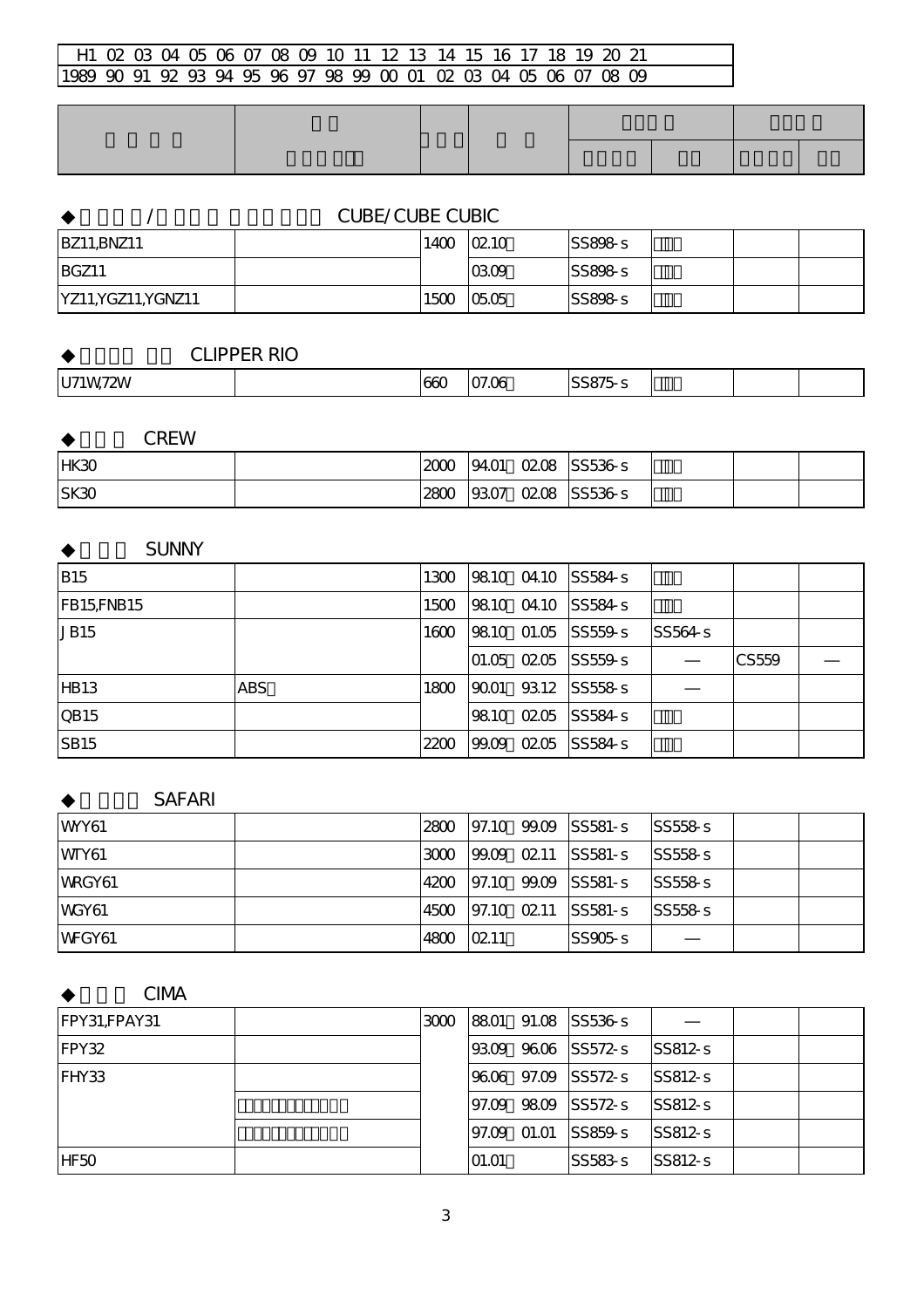# **CIMA**

| FGY32FGDY32FGNY32 | 41 <sub>0</sub> |          | 191.08 96.06 ISS572-s        | ISS812-s   |  |
|-------------------|-----------------|----------|------------------------------|------------|--|
| FGY33FGDY33FGNY33 |                 |          | $ 9606 \t{0}1.01 $ $ SS859s$ | ISS812-s   |  |
| IGF50GNF50        | 4500            | $-01.01$ | ISS583-s                     | $ SS812-s$ |  |

### **SILVIA**

| KPS13           | 2000 | 91.01 | 9310  | SS559s      | SS551-s        | CS559                            | CS551 |
|-----------------|------|-------|-------|-------------|----------------|----------------------------------|-------|
| <b>PS13</b>     |      | 91.01 | 9310  | SS760s      | <b>SS551-s</b> | CS760                            | CS551 |
|                 |      | 91.O1 | 9310  | $SS559 - S$ | ISS551-s       | <b>CS559</b>                     | CS551 |
| S14CS14         |      | 9310  | 9606  | SS558s      | ISS551-s       |                                  |       |
|                 |      | 9606  | 99.01 | SS560s      | SS551-s        |                                  |       |
|                 |      | 9310  | 99.01 | SS258s      | <b>SS551-s</b> | CS258                            | CS551 |
| S <sub>15</sub> |      | 99.01 | 0208  | SS559s      | SS551-s        | $\textcolor{red}{\text{CS}}$ 559 | CS551 |
|                 |      | 99.01 | 0208  | SS258s      | SS551-s        | <b>CS258</b>                     | CS551 |
|                 |      | 99.09 | 0208  | SS258s      | ISS551-s       | CS258                            | CS551 |

# **SKYLINE**

| FR <sub>32</sub> |              | 1800 |       | 89.05 93.08 | SS558-s |         |       |       |
|------------------|--------------|------|-------|-------------|---------|---------|-------|-------|
| <b>HR32</b>      | <b>GTE</b>   | 2000 |       | 89.05 90.04 | SS560-s |         |       |       |
|                  |              |      | 9004  | 9308        | SS560-s | SS811-s |       |       |
| <b>HCR32 (</b>   |              |      | 89.05 | 9004        | SS560-s |         |       |       |
|                  |              |      | 9004  | 9308        | SS560-s | SS811-s |       |       |
| <b>HCR32 (</b>   | <b>GTST</b>  |      |       | 89.05 90.04 | SS559-s |         | CS559 |       |
|                  |              |      |       | 90.04 91.08 | SS559-s | SS811-s | CS559 |       |
|                  | GTST Type    |      |       | 89.05 91.08 | SS258-s | SS797-s | CS258 | CS797 |
| HNR32            |              |      |       | 89.05 93.09 | SS258-s | SS797-s | CS258 | CS797 |
| <b>HR33</b>      |              |      |       | 9308 9805   | SS560-s | SS811-s |       |       |
| <b>HR34</b>      | 16"          |      |       | 9805 01.06  | SS565s  | SS811-s |       |       |
| ER32ECR32        |              | 2500 |       | 91.08 93.08 | SS559-s | SS811-s | CS559 |       |
| ER <sub>33</sub> |              |      |       | 9308 9805   | SS565s  | SS811-s |       |       |
|                  | $(Type-S/S)$ |      | 9601  | 9805        | SS258-s | SS797-s | CS258 | CS797 |
|                  |              |      | 9308  | 9805        | SS258-s | SS797-s | CS258 | CS797 |
| ECR33            |              |      |       | 9308 9805   | SS565s  | SS811-s |       |       |
|                  |              |      |       | 9308 9805   | SS258-s | SS797-s | CS258 | CS797 |
| ENR33            |              |      | 9311  | 9805        | SS565s  | SS811-s |       |       |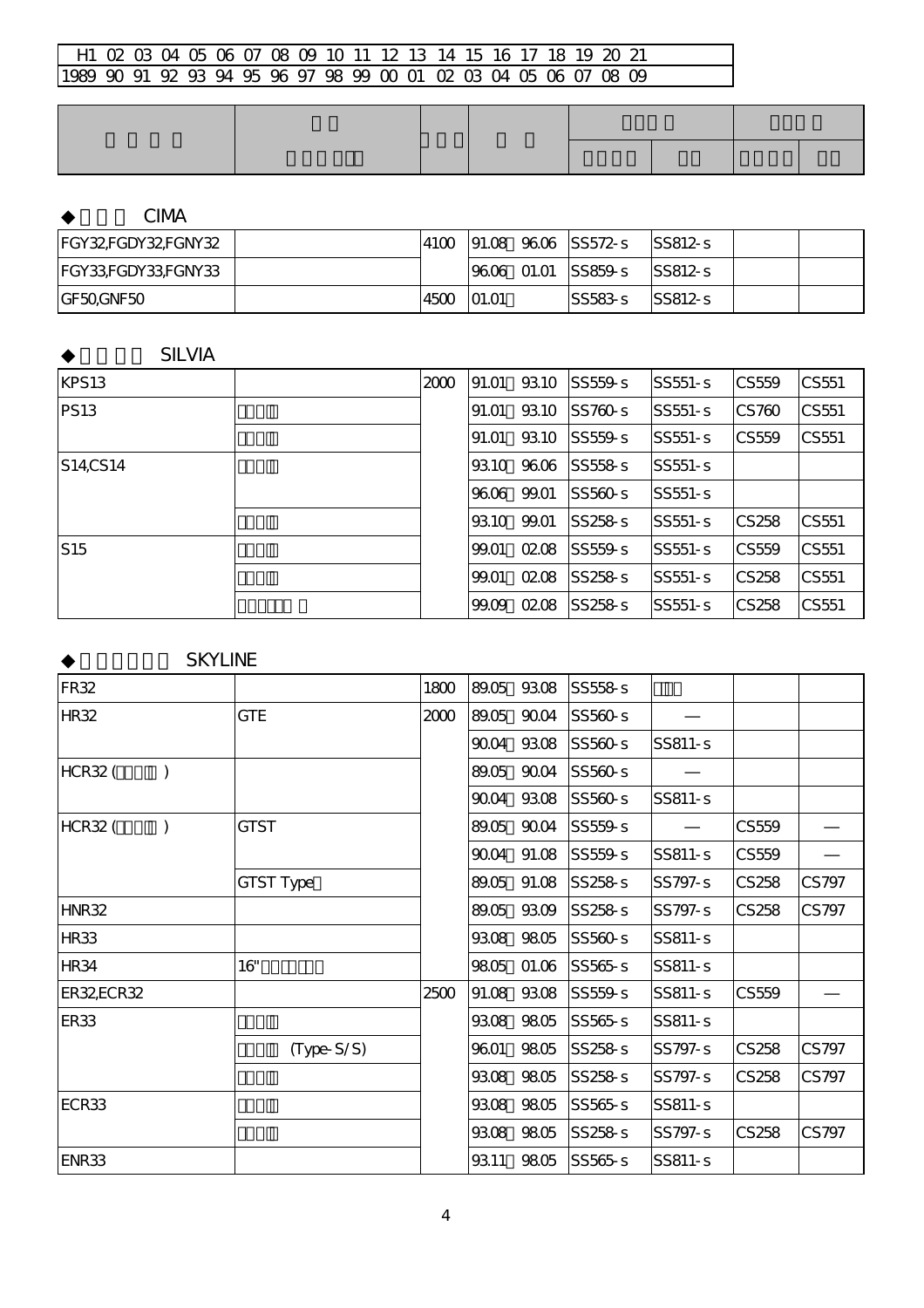|              | <b>SKYLINE</b> |      |       |             |         |         |       |       |
|--------------|----------------|------|-------|-------------|---------|---------|-------|-------|
| <b>ER34</b>  | $\pmb{I}$      | 2500 |       | 9805 01.06  | SS565s  | SS811-s |       |       |
|              | $\mathbf{r}$   |      |       | 9805 01.06  | SS258s  | SS797-s | CS258 | CS797 |
|              |                |      |       | 9805 01.06  | SS258s  | SS797-s | CS258 | CS797 |
| ENR34        |                |      | 9805  | 01.06       | SS565s  | SS811-s |       |       |
| V35          |                |      |       | 01.06 03.01 | SS596-s | SS891-s |       |       |
|              |                |      | 0301  | 0611        | SS559-s | SS891-s | CS559 |       |
| <b>NV35</b>  |                |      |       | 01.06 06.11 | SS596-s | SS891-s |       |       |
| V36NV36      | GT TypeS       |      | 0611  |             | SS583-s |         |       |       |
|              | GT TypeS       |      | 07.11 |             |         |         |       |       |
| <b>BNR32</b> | V              | 2600 |       | 9302 9501   |         |         | CS577 | CS691 |
|              | V              |      |       | 89.08 95.01 | SS258-s | SS797-s | CS258 | CS797 |
| BCNR33       |                |      | 9501  | 99.01       |         |         | CS577 | CS691 |
| BNR34        |                |      | 99.01 | 0208        |         |         | CS577 | CS691 |
| HV35         |                | 3000 | 01.06 | 0301        | SS596-s | SS891-s |       |       |
|              |                |      | 0301  | 04.11       | SS559-s | SS891-s | CS559 |       |
| <b>PV35</b>  |                | 3500 | 0201  | 04.11       | SS559-s | SS891-s | CS559 |       |
|              | A/T            |      | 04.11 | 0611        | SS559-s | SS891-s | CS559 |       |
|              | <b>MT</b>      |      | 04.11 | 0611        | SS583-s | SS891-s |       |       |
| CPV35        | brembo         |      | 0301  | 04.11       |         |         |       |       |
|              | brembo         |      | 0301  | 04.11       | SS559-s | SS891-s | CS559 |       |
|              |                |      | 04.11 | 07.09       | SS583-s | SS891-s |       |       |
| <b>PV36</b>  |                |      | 0611  | 0811        |         |         |       |       |
| <b>PV36</b>  |                | 3700 | 0812  |             |         |         |       |       |
| CKV36        |                |      | 07.10 |             |         |         |       |       |

**STAGEA** 

| WHC34            |        | 2000 | 9609  |             | $01.10$ SS559-s    | $ SS811-S$     | CS559 |       |
|------------------|--------|------|-------|-------------|--------------------|----------------|-------|-------|
| WGC34            |        | 2500 |       | 9609 01.03  | SS559s             | $SS811-S$      | CS559 |       |
|                  |        |      | 9609  |             | 9808 SS572-S       | <b>SS811-s</b> |       |       |
|                  |        |      | 9808  | 01.04       | $SS583 - S$        | $SS812-s$      |       |       |
| WGNC34           |        |      |       |             | 9609 01.10 SS565-S | $SS811-S$      |       |       |
|                  |        |      | 9609  |             | 9808 SS572-s       | $ SS811-s$     |       |       |
|                  |        |      | 9808  | 01.10       | $SS583 - S$        | $SS812-s$      |       |       |
| IM <sub>35</sub> |        |      |       | 01.10 04.03 | SS596s             | SS891-s        |       |       |
|                  |        |      | 04.03 |             | SS559-s            | SS891-s        | CS559 |       |
| NM <sub>R5</sub> |        |      | 01.10 |             | SS596s             | SS891-s        |       |       |
| AWC34            | brembo | 2600 | 97.11 | <b>0301</b> |                    |                | CS577 | CS691 |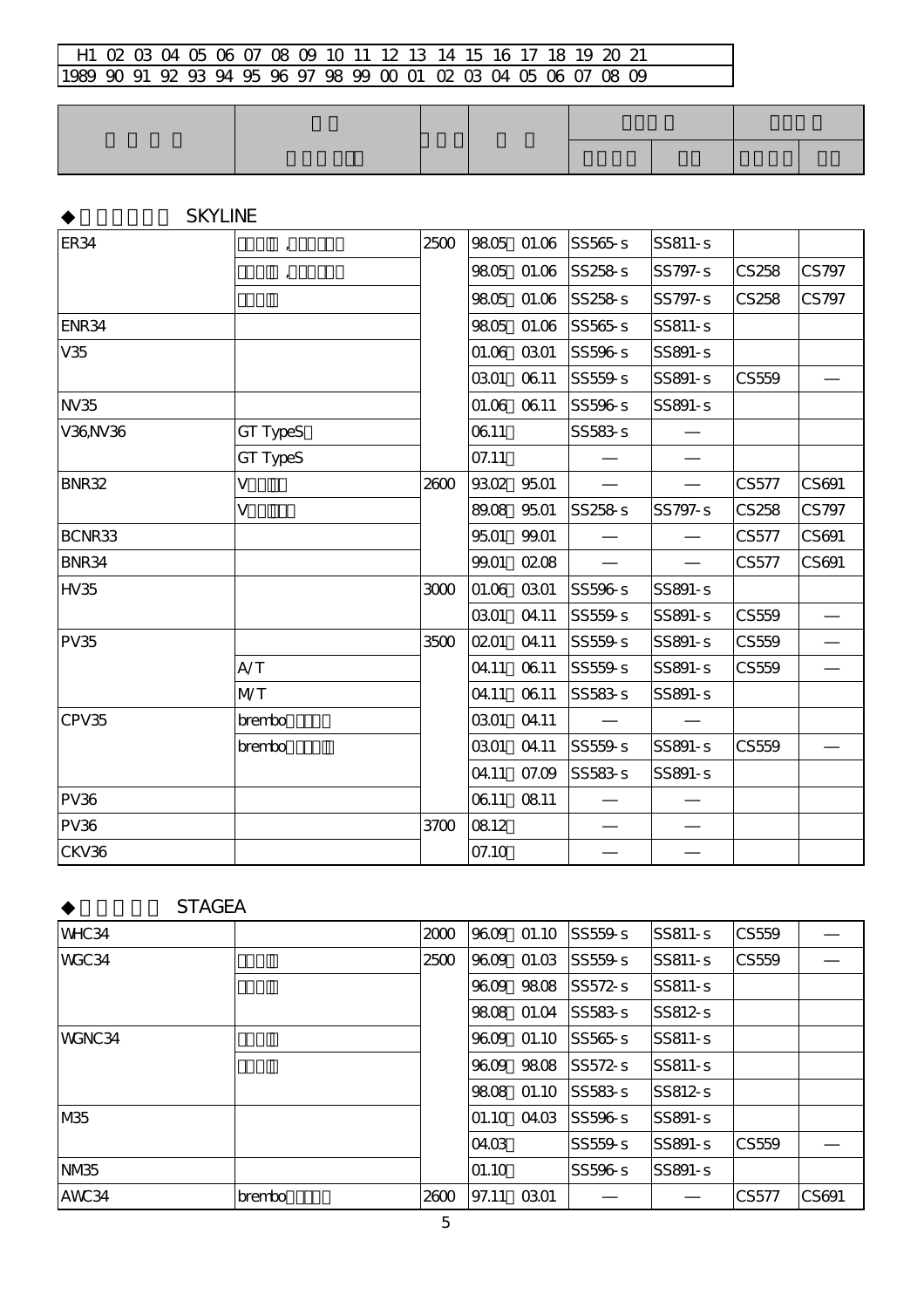**STAGEA** 

| HM <sub>35</sub>  |      |       | $ 3000 01.100403 $ SS596-s          | <b>SS891-S</b> |               |  |
|-------------------|------|-------|-------------------------------------|----------------|---------------|--|
|                   |      |       | $ 0403 \t0408 $ SS559-s             | SS891-s        | <b>ICS559</b> |  |
| AM <sub>35</sub>  | 3500 |       | $ 0306 \t0408 $ SS559-s $ $ SS891-s |                | <b>ICS559</b> |  |
| PM <sub>85</sub>  |      | 04.08 | ISS559-s                            | $ SS891-S $    | <b>CS559</b>  |  |
| PNM <sub>85</sub> |      | 04.08 | SS596s                              | $SS891-S$      |               |  |

◆セドリック/グロリア CEDRIC/GLORIA

| QJY31,NJY31,TNJY31 |                    |         | 2000 |       | 87.06 99.08 | SS536-s |         |  |
|--------------------|--------------------|---------|------|-------|-------------|---------|---------|--|
| MJY31,CMJY31,TY31  |                    |         |      |       | 87.06 99.08 | SS225-s |         |  |
| Y31, CY31, YY31    | <b>ABS</b>         |         |      |       | 87.06 02.08 | SS225-s |         |  |
|                    | <b>ABS</b>         |         |      | 87.07 | 0208        | SS536-s |         |  |
| Y32                | <b>ABS</b>         |         |      |       | 91.06 95.06 | SS225-s | SS811-s |  |
|                    | <b>ABS</b>         |         |      |       | 91.06 95.06 | SS536-s | SS811-s |  |
| Y33                |                    |         |      |       | 9506 99.06  | SS572-s | SS811-s |  |
| Y34                |                    |         |      | 99.06 | O1.12       | SS572-s | SS811-s |  |
| MY33               |                    |         | 2500 |       | 97.06 99.06 | SS572-s | SS811-s |  |
| ENY33              |                    |         |      |       | 97.06 99.06 | SS572-s | SS812-s |  |
| MY34               |                    |         |      | 99.06 | 04.09       | SS572-s | SS811-s |  |
| ENY34              |                    |         |      |       | 9606 04.09  | SS583-s | SS812-s |  |
| UY31,CUY31         | <b>ABS</b>         |         | 2800 |       | 87.06 02.08 | SS225-s |         |  |
|                    | <b>ABS</b>         |         |      |       | 87.06 02.08 | SS536-s |         |  |
| UJY31,TUJY31       |                    |         |      |       | 87.06 99.08 | SS536-s |         |  |
| <b>UY32</b>        |                    |         |      |       | 91.06 95.06 | SS536-s | SS811-s |  |
| <b>UY33</b>        |                    |         |      |       | 95.06 99.06 | SS572-s | SS812-s |  |
| PY31               |                    |         | 3000 |       | 87.06 99.08 | SS225s  |         |  |
|                    | <b>VIP</b>         |         |      |       | 87.06 99.08 | SS536-s |         |  |
| YPY31              |                    |         |      |       | 87.06 91.06 | SS225-s |         |  |
|                    |                    |         |      |       | 91.06 99.08 | SS536-s |         |  |
| <b>PY32</b>        | $\pmb{\mathsf{r}}$ |         |      |       | 91.06 95.06 | SS536-s | SS811-s |  |
|                    |                    | ,GT,GTS |      |       | 91.06 95.06 | SS572-s | SS812-s |  |
| PY32PAY32PBY32     |                    |         |      |       | 91.06 95.06 | SS572-s | SS812-s |  |
| <b>PY33</b>        |                    |         |      |       | 9506 99.06  | SS572-s | SS811-s |  |
| <b>HY33</b>        |                    |         |      | 9506  | 99.06       | SS572-s | SS811-s |  |
|                    |                    |         |      |       | 9506 99.06  | SS572-s | SS812-s |  |
| HBY33              |                    |         |      |       | 9506 99.06  | SS572-s | SS812-s |  |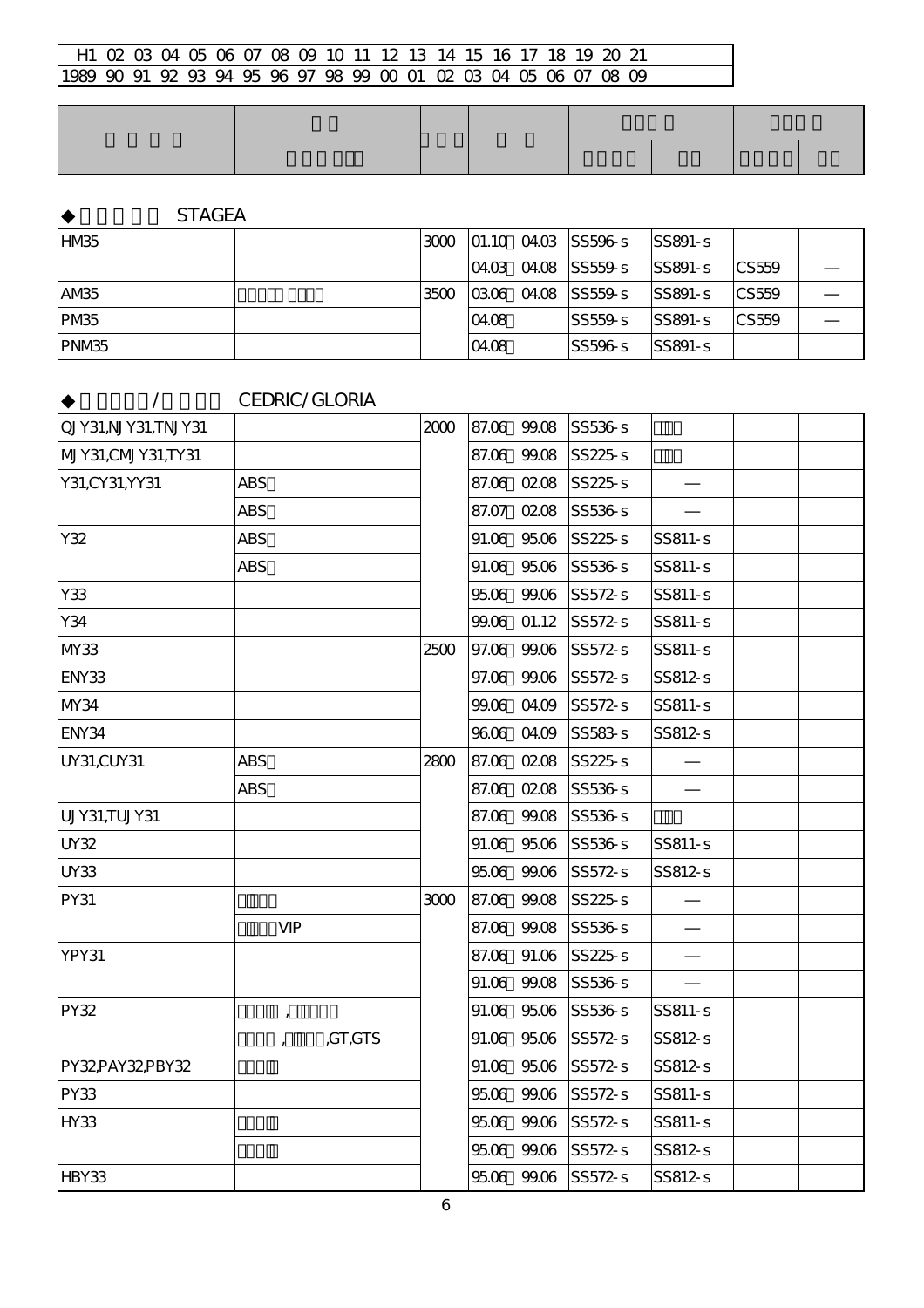# ◆セドリック/グロリア CEDRIC/GLORIA

| HY34 | 3000 | 99.06 | 0409 SS572-s  | $ SS811-s$ |  |
|------|------|-------|---------------|------------|--|
|      |      | 99.06 | 04.09 SS583-S | $ SS812-s$ |  |

|            | <b>CEDRIC/GLORIA WAGON</b> |             |  |                          |  |  |
|------------|----------------------------|-------------|--|--------------------------|--|--|
| WW30       |                            | 2000        |  | $ 9306 \t99.06 $ SS225-s |  |  |
| WHY30WUY30 |                            | <b>2800</b> |  | $ 9306 \t 9308 $ SS225-s |  |  |

**/** CEFIRO/CEFIRO WAGON

| A31, CA31, LA31 | SOHC ABS    | 2000 | 8809 9004   | SS558-s |         |       |  |
|-----------------|-------------|------|-------------|---------|---------|-------|--|
|                 |             |      | 9004 94.08  | SS558-s | SS811-s |       |  |
|                 | SOHC ABS    |      | 8809 9004   | SS560-s |         |       |  |
|                 |             |      | 9004 94.08  | SS560-s | SS811-s |       |  |
|                 | <b>DOHC</b> |      | 8809 9004   | SS560-s |         |       |  |
|                 |             |      | 9004 94.08  | SS560-s | SS811-s |       |  |
|                 | <b>DOHC</b> |      | 8809 9004   | SS559-s |         | CS559 |  |
|                 |             |      | 9004 94.08  | SS559-s | SS811-s | CS559 |  |
| LNA31           |             |      | 9206 94.08  | SS559-s | SS811-s | CS559 |  |
| A32             |             |      | 94.08 98.12 | SS559-s | SS564-s | CS559 |  |
| <b>WA32</b>     |             |      | 97.06 00.08 | SS559-s | SS564-s | CS559 |  |
| A33             |             |      | 9812 0012   | SS559-s | SS564-s | CS559 |  |
|                 |             |      | 0012 01.03  | SS559-s |         | CS559 |  |
|                 |             |      | 01.03 0212  | SS596-s |         |       |  |
| EA31, ECA31     |             | 2500 | 9206 94.08  | SS559-s | SS811-s | CS559 |  |
| <b>PA32</b>     |             |      | 94.08 98.12 | SS559-s | SS564-s | CS559 |  |
| <b>PA33</b>     |             |      | 9812 0012   | SS559-s | SS564-s | CS559 |  |
|                 |             |      | 0012 0208   | SS559-s |         | CS559 |  |
| <b>WPA32</b>    |             |      | 97.06 00.08 | SS559-s | SS564-s | CS559 |  |
| <b>HA32</b>     |             | 3000 | 94.08 98.12 | SS559-s | SS564-s | CS559 |  |
| <b>WHA32</b>    |             |      | 97.06 99.08 | SS559-s | SS564-s | CS559 |  |

**TEANA** 

| J31      |      | 2300 0302 0805 SS596-s SS891-s |            |       |  |
|----------|------|--------------------------------|------------|-------|--|
| ITNJ31   |      | 2500 0302 0805 SS596-s         | $ SS891-S$ |       |  |
| J32TNJ32 | 0806 | SS559-s                        |            | CS559 |  |
| PI31     |      | 3500 0302 0805 SS596-S         | $ SS891-S$ |       |  |
| PI32     | 0802 | SS559s                         |            | CS559 |  |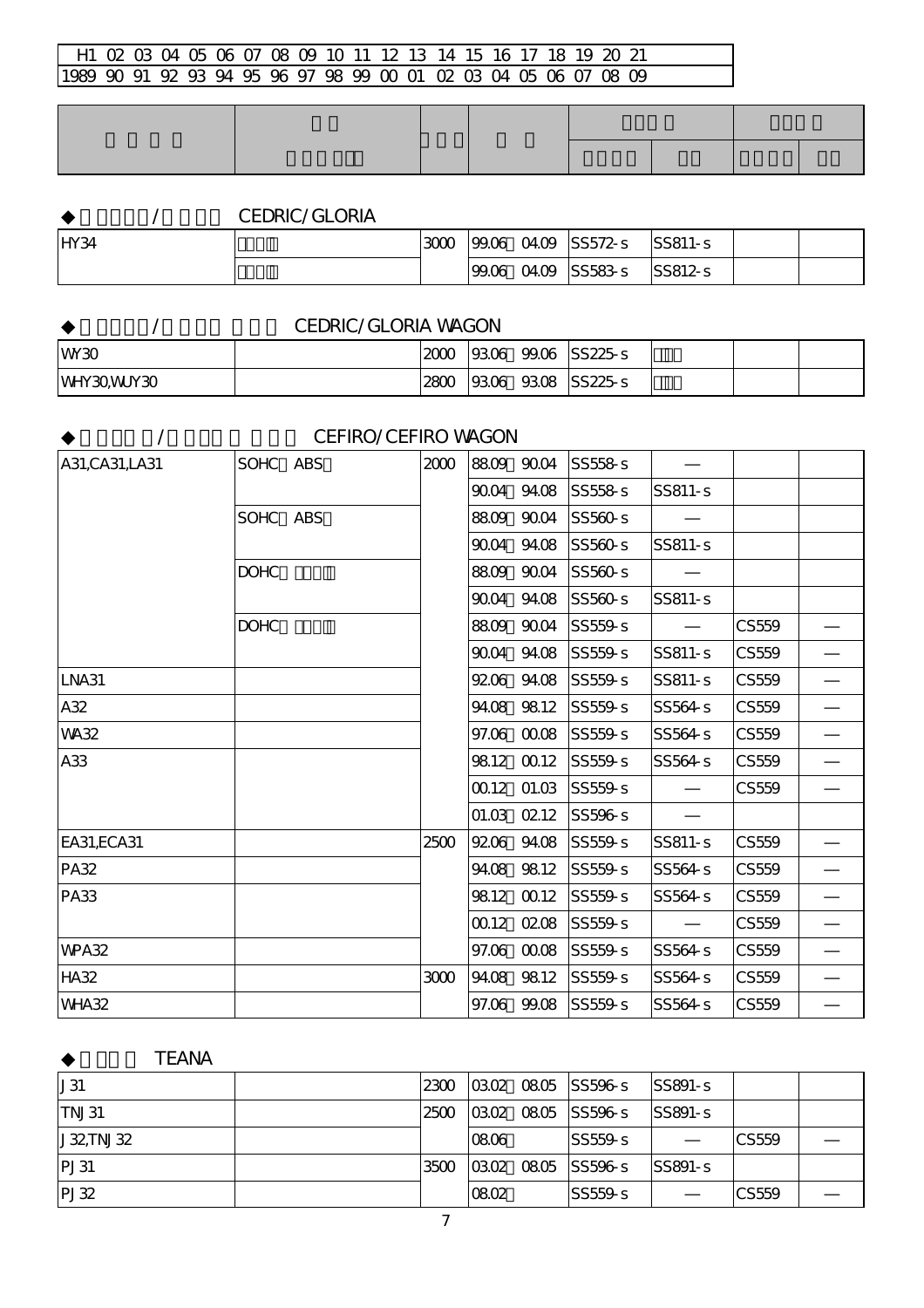|                        | <b>TIIDA/TIIDA LATIO</b> |              |         |  |  |
|------------------------|--------------------------|--------------|---------|--|--|
| C11, SC11, NC11, SNC11 | 1500                     | $\alpha$ 10  | SS898s  |  |  |
| JC,SJC11               | 1800                     | <b>05.01</b> | SS898-s |  |  |

◆ティーノ TINO

| IV10              | 1800 |  | $ 9812 \t{0}1.01 $ SS559-s SS564-s            |  |  |
|-------------------|------|--|-----------------------------------------------|--|--|
|                   |      |  | $ 01.01 \t03.03 \t $ SS559-s                  |  |  |
| IHV <sub>10</sub> |      |  | $ 2000 $ $ 9812 01.01 $ $ S5559s $ $ S5564s $ |  |  |
|                   |      |  | $ 01.01 \t03.03 \t $ SS559-s                  |  |  |

# ◆テラノ/テラノ レグラス TERRANO/TERRANO REGULUS  $V$ BYD21  $2700$  86.08 93.01 SS225-s WBYD21 | Register | Register | Register | Register | Register | Register | Register | Register | Register | Re  $66.08$   $95.08$  SS536-s LBYD21 93.01~95.08 SS536-s ― PR50 95.09~99.02 SS859-s ドラム  $W$ HYD21  $300$  87.10~95.08 SS536-s  $TRSQJTR50$   $99.09~Q208$  SS859-s RR50,JRR50 3200 96.08~99.02 SS859-s ドラム <mark>LR50,</mark>LUR50,JLR50<br>JLUR50  $3300$   $9509$   $0208$  SS859-s

**NOTE** 

| <b>E11, NE11</b> | $1 - 2$<br>1 W<br>. JJ | 0501                 | SS898-s |  |  |
|------------------|------------------------|----------------------|---------|--|--|
| <b>ZE11</b>      | 1600                   | <u>∩81∩</u><br>ua iu | SS898-s |  |  |

**BASSARA** 

| DEUNLOEULI   | 2400 |  | 199.11 01.08 SS859-s            |  |  |
|--------------|------|--|---------------------------------|--|--|
| JVU30JVNU30  | 2500 |  | 99.11 01.08 SS859-s             |  |  |
| IJTU30JTNU30 |      |  | $ 01.08 \t03.06 $ $ SS859$ -s   |  |  |
| JHU3O        | 3000 |  | $ 99.11 \t\t0306 \t\t  SS859-s$ |  |  |

# **VANETTE SERENA**

| KAJC <sub>23</sub> | --<br>-       | 1600 | 91.06 | 94.05 | $SS853 - S$ |  |  |
|--------------------|---------------|------|-------|-------|-------------|--|--|
| KVJC23             | $\Gamma$<br>- | 2000 | 91.06 | 97.O1 | $SS853-s$   |  |  |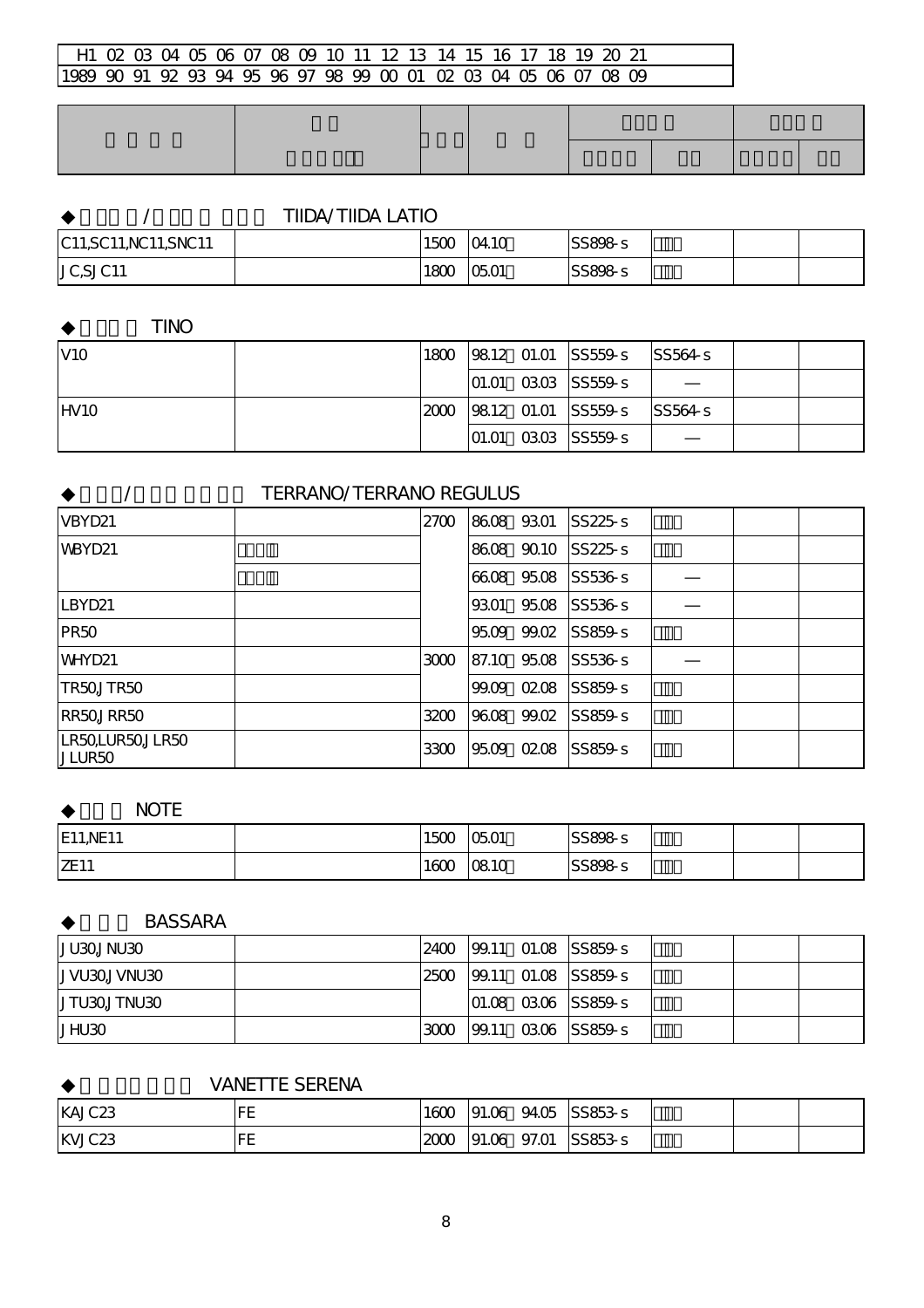# **SERENA**

| PC24, PNC24         | 2000 |      | $ 99.06 \t0201 $ SS859-s |           |  |
|---------------------|------|------|--------------------------|-----------|--|
| TC24,TNC24          |      | 0201 | 05.05 SS859-s            |           |  |
| C25,CC25,NC25,CNC25 |      | 0506 | SS940s                   | $SS891-S$ |  |
| VC24, VNC24         | 2500 |      | $ 99.06 \t0201 $ SS859-s |           |  |
| IRC <sub>24</sub>   |      | 0201 | 04.04 SS859-s            |           |  |

### **VANETTE LARGO**

| IKHGNC22                           |      |  | 1800 89.06 93.04 SS225-S |
|------------------------------------|------|--|--------------------------|
| KUGNC22KMGNC22<br><b>IVUGJNC22</b> |      |  | 2000 8611 9304 SS225-S   |
| <b>IVNW3O</b>                      |      |  | 9404 9906 SS575-S        |
| INW30NCW30                         | 2400 |  | $ 9305 \t9906 $ SS575-s  |

**PULSAR** 

| -Yite<br>www.<br>$\sim$ 1.6 $\sim$ | HN <sub>14</sub> | 180 | നന്ദ<br>9412 | CCTC |  |  |  |
|------------------------------------|------------------|-----|--------------|------|--|--|--|
|------------------------------------|------------------|-----|--------------|------|--|--|--|

**PINO** 

| HC <sub>24</sub> S<br>$\sim$ $\sim$ $\sim$<br>. .<br>66<br>.,<br>$\sim$<br>$ -$ |  |
|---------------------------------------------------------------------------------|--|

**FUGA** 

| Y50              | 2500 | 04.10 | $SS583 - S$ | $ SS891-S$  |  |
|------------------|------|-------|-------------|-------------|--|
| PY50PNY50        | 3500 | 04.10 | $SS583 - S$ | $ SS891-S $ |  |
| GY <sub>50</sub> | 4500 | 0508  | $ SS583-s $ | $ SS891-S$  |  |

#### **FAIRLADY Z**

| GZ32CZ32GCZ32HZ32 |                        | 3000            | 89.07     |      | 00.08 SS258-s | <b>SS797-S</b> | CS <sub>258</sub> | CS797 |
|-------------------|------------------------|-----------------|-----------|------|---------------|----------------|-------------------|-------|
| <b>Z33</b>        | <b>brembo</b>          | 3500            | 0207      |      | 0509 ISS559-S | $SS891-S$      | <b>CS559</b>      |       |
|                   |                        |                 | 0509 0811 |      | $SS583 - S$   | $SS891-S$      |                   |       |
|                   | <b>brembo</b>          |                 | 0207      | 0811 |               |                |                   |       |
| Z34               | VER/S, VER/ST          | 37 <sub>0</sub> | 0812      |      |               |                |                   |       |
|                   | <b>FAIRLADY, VER/T</b> |                 | 0812      |      | SS583-s       |                |                   |       |

◆プリメーラ/プリメーラカミノ PRIMERA/PRIMERA CAMINO

| P10 | <b>ABS</b> | 1800 |  | $ 9209 \t 9509 \t  SS560-s$ |        |  |
|-----|------------|------|--|-----------------------------|--------|--|
| P11 |            |      |  | $ 9509 \t 97.09 $ SS560-s   |        |  |
|     |            |      |  | $ 9509 \t97.09 $ SS560-s    | SS564s |  |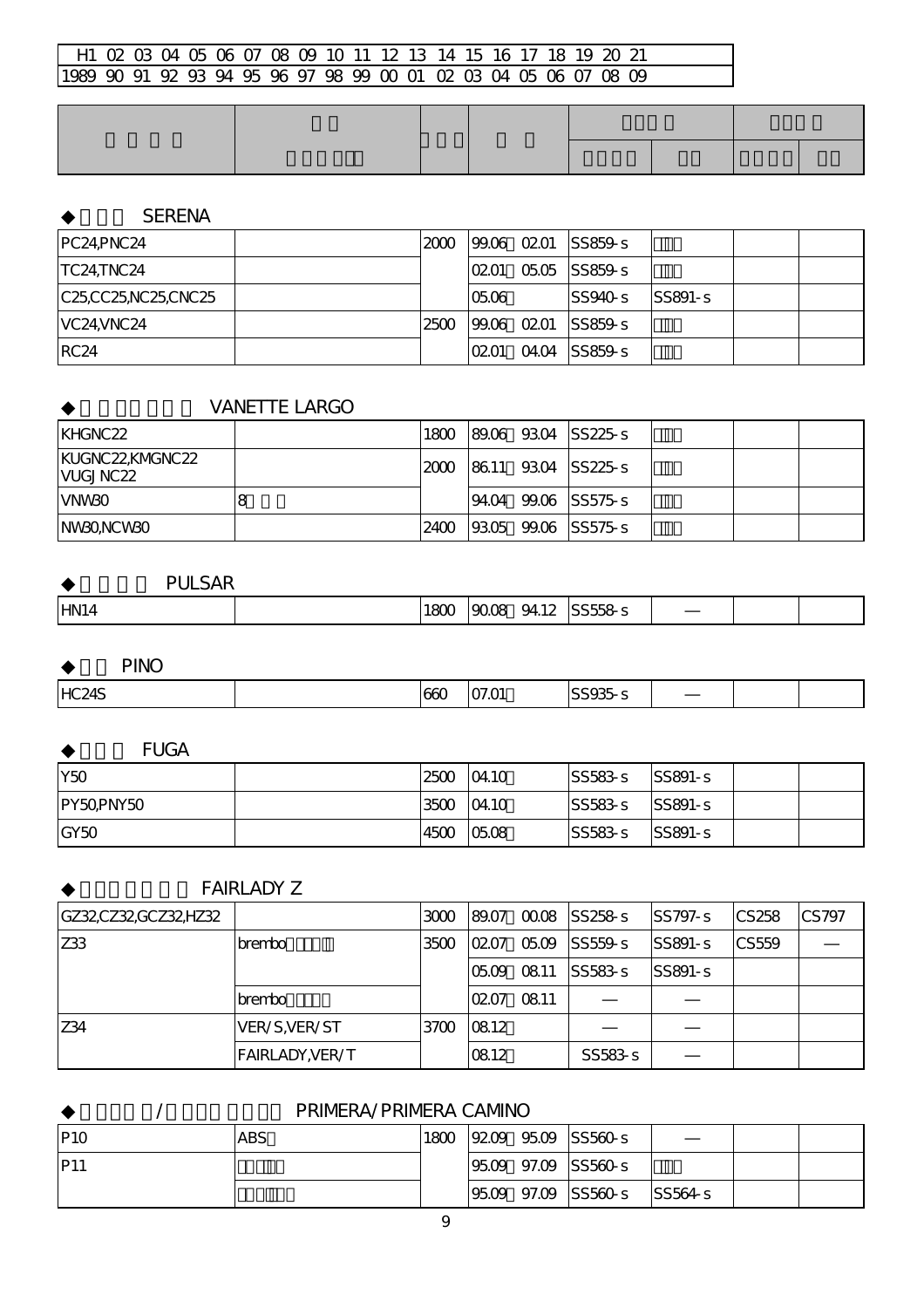|              | PRIMERA/PRIMERA CAMNO |      |       |                 |                |         |       |  |
|--------------|-----------------------|------|-------|-----------------|----------------|---------|-------|--|
| P11          |                       | 1800 |       | 97.09 98.09     | SS560-s        |         |       |  |
| <b>QP11</b>  |                       |      |       | 9809 01.01      | SS560-s        |         |       |  |
| QP12         |                       |      |       | 0202 0512       | SS596-s        |         |       |  |
| FHP10HP10    |                       | 2000 |       | 9002 9611       | SS560-s        |         |       |  |
| HNP10        |                       |      |       | 9010 95.09      | SS560-s        | SS564-s |       |  |
| <b>HP11</b>  |                       |      |       | 95.09 97.09     | SS560-s        | SS564-s |       |  |
|              | ,MT,AT.CVT<br>Te-V    |      |       | 97.09 00.11     | SS560-s        | SS564-s |       |  |
|              |                       |      | 00.11 | 01.01           | SS560-s        |         |       |  |
|              | Te-V,AT.F4            |      |       | 97.09 00.11     | SS559-s        | SS564-s | CS559 |  |
|              |                       |      | 0011  | 01.01           | SS559-s        |         | CS559 |  |
| HNP11        |                       |      |       | 95.09 97.09     | SS560-s        | SS564-s |       |  |
|              |                       |      |       | 97.09 00.11     | SS559-s        | SS564-s | CS559 |  |
|              |                       |      | 0011  | 01.01           | SS559-s        |         | CS559 |  |
| FHP11        |                       |      |       | 97.02 98.09     | SS560-s        | SS564-s |       |  |
| TP12         |                       |      | 01.01 | 0512            | SS596-s        |         |       |  |
| <b>HP12</b>  |                       |      |       | 01.09 03.07     | SS596-s        |         |       |  |
| <b>TNP12</b> | $16$ "                |      |       | $01.08$ $05.12$ | SS596-s        | SS891-s |       |  |
| <b>RP12</b>  |                       | 2500 |       | $01.01$ $05.12$ | <b>SS596-s</b> |         |       |  |

### **PRIMERA WAGON**

| <b>WP11</b>        | 1800 |            | 97.09 98.09 | SS560s  | SS564-s |       |  |
|--------------------|------|------------|-------------|---------|---------|-------|--|
| WQP11              |      | 9808       | CO 11       | SS560-s | SS564-s |       |  |
|                    |      | lCO 11     | 01.01       | SS560-s |         |       |  |
| WHP <sub>11</sub>  | 2000 | 97.09      | CO 11       | SS559-s | SS564-s | CS559 |  |
|                    |      | CO11       | O1.01       | SS559s  |         | CS559 |  |
| WHNP11             |      | 9809 01.01 |             | SS559-s | SS564-s | CS559 |  |
| <b>WFP12</b>       |      | 01.01      | 0512        | SS596s  |         |       |  |
| WTNP <sub>12</sub> |      | 01.01      | 0512        | SS596s  | SS891-s |       |  |
| WHP <sub>12</sub>  |      |            | 01.08 03.07 | SS596-s |         |       |  |
| WRP12              | 2500 | 01.01      | 0512        | SS596s  |         |       |  |

**BLUEBIRD** 

| U13 | <b>ABS</b> | 1600 | 91.06 | 9601 | SS853-s |         |  |
|-----|------------|------|-------|------|---------|---------|--|
|     | <b>ABS</b> |      | 91.06 | 9601 | SS560-s | SS564-s |  |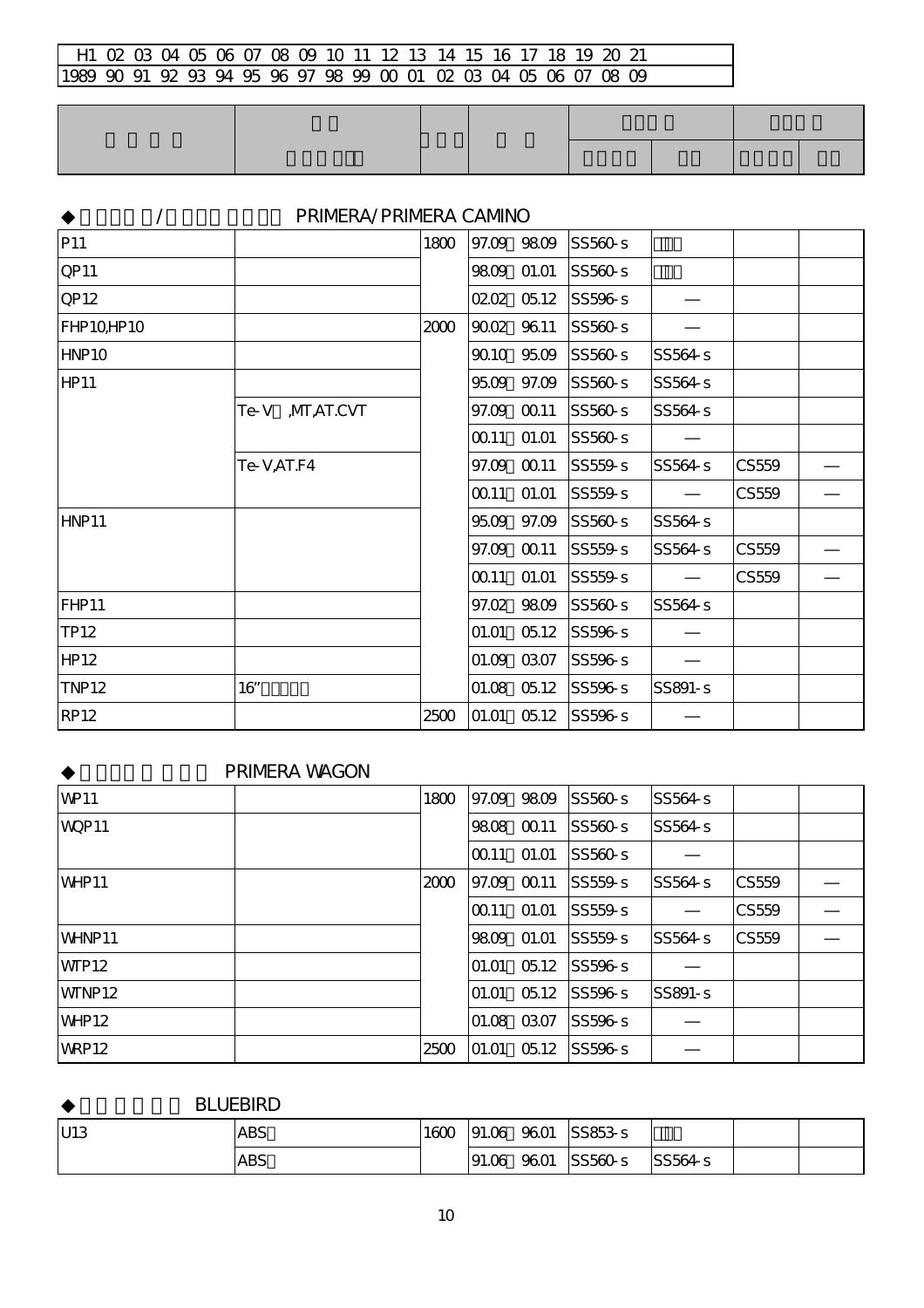|                   | <b>BLUEBIRD</b> |      |      |             |                     |         |       |  |
|-------------------|-----------------|------|------|-------------|---------------------|---------|-------|--|
| EU <sub>13</sub>  | <b>ABS</b>      | 1800 |      | 91.06 96.01 | $SS853-s$           |         |       |  |
|                   | <b>ABS</b>      |      |      | 91.06 96.01 | SS560-s             | SS564-s |       |  |
| ENU <sub>13</sub> | <b>ABS</b>      |      |      | 91.06 96.01 | SS560-s             |         |       |  |
|                   | <b>ABS</b>      |      |      | 91.06 9601  | SS560-s             | SS564-s |       |  |
| EU14              | <b>ABS</b>      |      | 9601 | 9809        | SS560-s             |         |       |  |
|                   | <b>ABS</b>      |      | 9601 |             | 9809 SS560-s        | SS564-s |       |  |
| ENU14             |                 |      |      | 9601 00.11  | SS560-s             | SS564-s |       |  |
|                   |                 |      |      |             | 00.11 01.08 SS560-s |         |       |  |
| QU <sub>14</sub>  |                 |      |      |             | 9809 01.08 SS560-s  |         |       |  |
|                   |                 |      |      |             | 00.11 01.08 SS560-s |         |       |  |
| HAU12             |                 | 2000 |      | 91.02 92.04 | SS560s              |         |       |  |
| <b>HU13</b>       |                 |      |      | 91.09 96.01 | SS560-s             | SS564-s |       |  |
| HNU13             |                 |      |      | 91.09 96.01 | SS560-s             | SS564-s |       |  |
|                   |                 |      |      | 91.09 96.01 | SS565s              | SS564-s |       |  |
| <b>SU13</b>       | <b>ABS</b>      |      |      | 91.09 9601  | SS853-s             |         |       |  |
|                   | <b>ABS</b>      |      |      | 91.09 96.01 | SS560-s             | SS564-s |       |  |
| <b>SNU13</b>      | <b>ABS</b>      |      |      | 91.09 9601  | SS560-s             |         |       |  |
|                   | <b>ABS</b>      |      |      | 91.09 9601  | SS560-s             | SS564-s |       |  |
| HU <sub>14</sub>  |                 |      | 9601 | 01.08       | SS560-s             |         |       |  |
|                   |                 |      |      | 9601 00.11  | SS560-s             | SS564-s |       |  |
|                   | SSS             |      | 9601 | CO 11       | SS560-s             | SS564-s |       |  |
|                   |                 |      |      |             | 00.11 01.08 SS560-s |         |       |  |
|                   | SSSZ            |      |      | 9806 00.11  | SS559-s             | SS564-s | CS559 |  |
|                   |                 |      |      |             | 00.11 01.08 SS559-s |         | CS559 |  |
| HNU14             |                 |      | 9601 | $\Omega$ 11 | SS560-s             | SS564-s |       |  |
|                   |                 |      | 0011 | 01.08       | SS560-s             |         |       |  |
| <b>SU14</b>       |                 |      | 9601 | 9809        | SS560-s             |         |       |  |
|                   |                 |      | 9601 | 00.11       | SS560-s             | SS564-s |       |  |
|                   |                 |      | 0011 | 01.08       | $ SS560-s$          |         |       |  |
| <b>PU13</b>       |                 | 2400 |      | 9308 95.11  | SS560-s             | SS564-s |       |  |

# **BLUEBIRD SYLPHY**

| IFG <sub>10</sub> | 1500 |      | $ 0008 \t{0}512 \t{S}584 - s$          |  |  |
|-------------------|------|------|----------------------------------------|--|--|
| <b>G11,NG11</b>   |      | 0512 | SS898s                                 |  |  |
| QG10,QNG10        | 1800 |      | $\left 0008\right 0512\right $ SS584-s |  |  |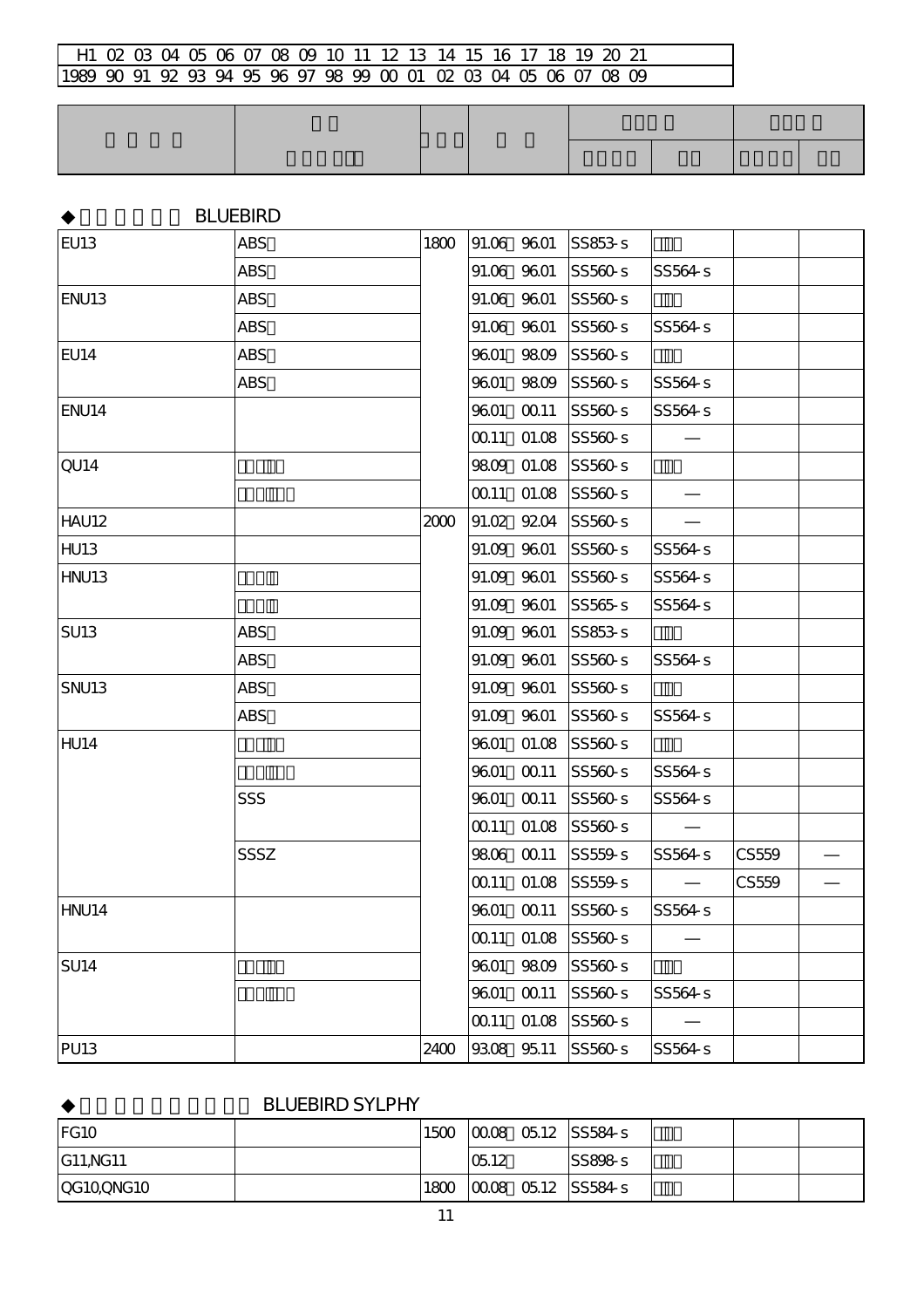# **BLUEBIRD SYLPHY**

| <b>TG10</b> | $\sim$<br>سە | 0008<br>0512       | SS584-s |  |  |
|-------------|--------------|--------------------|---------|--|--|
| KG11        |              | $\sim$ 10<br>U5.12 | SS898-s |  |  |

|           | <b>PRAIRE/PRAIRE LIBETY</b> |             |  |  |                            |  |  |  |  |  |  |
|-----------|-----------------------------|-------------|--|--|----------------------------|--|--|--|--|--|--|
| M1        |                             |             |  |  | 2000 8809 9508 SS560-S     |  |  |  |  |  |  |
| 11        |                             |             |  |  | 8809 9508 SS560-S          |  |  |  |  |  |  |
| PM12PNM12 |                             |             |  |  | 9811 01.05 SS572-s         |  |  |  |  |  |  |
| RM12RNM12 |                             |             |  |  | $[01.05 \t0412 \t S572-s]$ |  |  |  |  |  |  |
| HM1       |                             | <b>2400</b> |  |  | 9009 9508 SS560-S          |  |  |  |  |  |  |

| <b>PRESAGE</b> |      |             |            |                    |           |  |
|----------------|------|-------------|------------|--------------------|-----------|--|
| U30NU30        | 2400 |             |            | 9806 01.08 SS859-S |           |  |
| VU30VNU30      | 2500 |             | 9806 01.08 | SS859s             |           |  |
| TU30,TNU30     |      | 01.08 03.06 |            | <b>SS859-S</b>     |           |  |
| TU31,TNU31     |      | 0307        |            | SS899-S            | $SS891-S$ |  |
| HU30           | 3000 |             | 9806 0306  | SS859-S            |           |  |
| PU31, PNU31    | 3500 | 0307        |            | SS899-s            | SS891-s   |  |

**PPRESEA** 

**MARCH** 

| K11, WK11                 | 1000 |       |      | 99.11 0202 SS584-S |  |  |
|---------------------------|------|-------|------|--------------------|--|--|
| K12                       |      | 0202  | 0307 | SS898s             |  |  |
| <b>AK12</b>               | 1200 | 0202  |      | SS898-s            |  |  |
| <b>AK11, ANK11, WAK11</b> | 1300 | 99.11 |      | 0202 SS584-s       |  |  |
| <b>BK12</b>               | 1400 |       |      | 0202 0508 SS898-s  |  |  |
| <b>BNK12</b>              |      | 0202  |      | SS898s             |  |  |
| <b>YK12</b>               | 1500 | 0508  |      | SS898-S            |  |  |

 $2000$   $9006$   $9501$  SS558-s

**MAXIMA** 

| PI30 | 3000 | 91.08 | 91.11 | SS559-s | SS564s | CS559 |  |
|------|------|-------|-------|---------|--------|-------|--|
|      |      | 91.11 | 94.02 | SS559-s |        | CS559 |  |

**MSTRAL** 

| <b>R20KR20</b> | 27ΟC | $\sim$<br>Q40<br>، V | $\sim$<br>س<br>⊿u⁄ | <b>CCEOL</b> |  |  |
|----------------|------|----------------------|--------------------|--------------|--|--|
|                |      |                      |                    |              |  |  |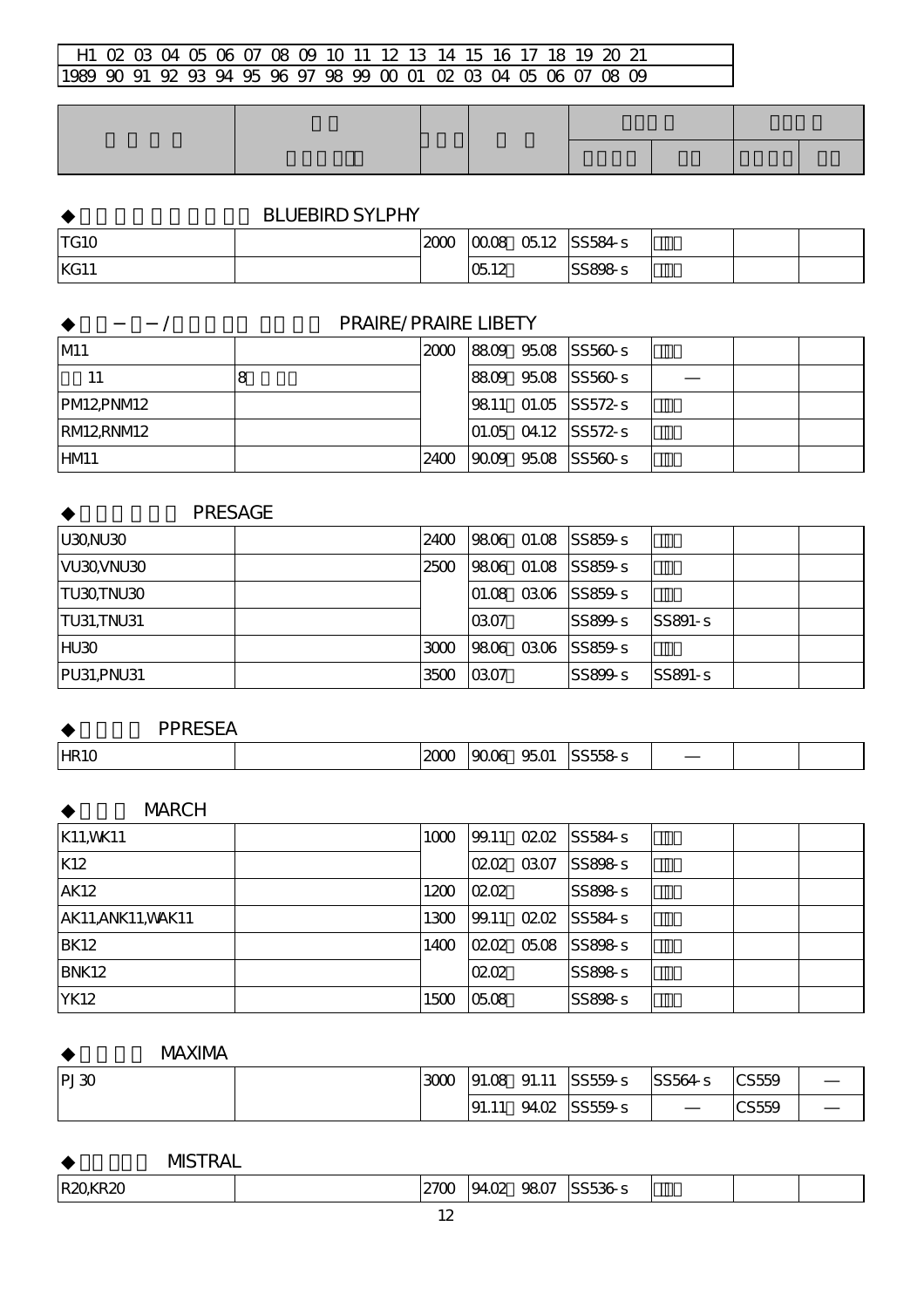| 21S     |  | 660 |      | $[0204 \t0412 \t\t   S5589-s]$        |  |  |
|---------|--|-----|------|---------------------------------------|--|--|
| MG21S ( |  |     |      | $ 04.12 \t\t\t0602 \t\t\t SS935 - S $ |  |  |
| MG21S ( |  |     |      | $ 04.12 \t\t06.02$ SS589-s            |  |  |
| NG22S   |  |     | 0602 | SS935s                                |  |  |

|  | <b>LAFESTA</b> |
|--|----------------|
|--|----------------|

|  | B30NB30<br>-- | $\sim$ | $\sim$ 11<br>ے ا<br>т. | $\sim$ $\sim$ $\sim$ $\sim$ |  | -----<br>∼ |  |
|--|---------------|--------|------------------------|-----------------------------|--|------------|--|
|--|---------------|--------|------------------------|-----------------------------|--|------------|--|

| <b>R'NESSA</b> |              |                |         |  |  |
|----------------|--------------|----------------|---------|--|--|
| N30            | $\sim$<br>zu | 01.07<br>97.10 | SS572-s |  |  |

| <b>R'NESSA</b> |      |             |                              |  |  |
|----------------|------|-------------|------------------------------|--|--|
| NN3O           | 2000 |             | $ 97.10 \t{01.07}  $ SS859-s |  |  |
| PNN30          | 2400 | 97.10 01.07 | $SS859-s$                    |  |  |

|            | <b>LEOPARD/LEOPARD J-FERIE</b> |      |       |           |                     |            |  |  |  |  |  |  |
|------------|--------------------------------|------|-------|-----------|---------------------|------------|--|--|--|--|--|--|
| JY33       |                                | 2000 | 97.O1 |           | 99.06 SS572-S       | $ SS811-s$ |  |  |  |  |  |  |
| $J$ M $33$ |                                | 2500 |       |           | 97.10 99.06 SS572-s | $ SS811-S$ |  |  |  |  |  |  |
| JENY33     |                                |      | 97.10 | 99.06     | $SS572-s$           | $ SS812-s$ |  |  |  |  |  |  |
| JPY32      |                                | 3000 |       | 9206 9512 | $SS572-s$           | $SS812-s$  |  |  |  |  |  |  |
| JPY33      |                                |      | 9603  | 97.10     | $ SS572-s $         | SS811-s    |  |  |  |  |  |  |
| JHY33      |                                |      | 9603  | 99.06     | $SS572-s$           | SS811-s    |  |  |  |  |  |  |
|            |                                |      |       |           | 9603 9906 SS572-S   | $SS812-s$  |  |  |  |  |  |  |
| IJHBY33    |                                |      | 9603  |           | 99.06 SS572-s       | SS811-s    |  |  |  |  |  |  |
| JGBY32     |                                | 4100 |       | 9206 9512 | $ SS572-s $         | SS812-s    |  |  |  |  |  |  |

| <b>LAUREL</b> |      |       |      |                     |            |       |  |
|---------------|------|-------|------|---------------------|------------|-------|--|
| <b>HC35</b>   | 2000 |       |      | 97.06 02.08 SS559-s | $SS811-S$  | CS559 |  |
| GC34GCC34     | 2500 | 9301  |      | 97.06 SS559-s       | $SS811-s$  | CS559 |  |
|               |      | 94.O1 |      | $97.06$ SS565-s     | $ SS811-s$ |       |  |
| GNC34         |      |       |      | 9409 9706 SS565-S   | $ SS811-s$ |       |  |
| GCC35         |      | 97.06 | 9809 | SS565s              | $ SS811-s$ |       |  |
|               |      | 9809  | 0208 | $ SS583 - S $       | $ SS811-s$ |       |  |